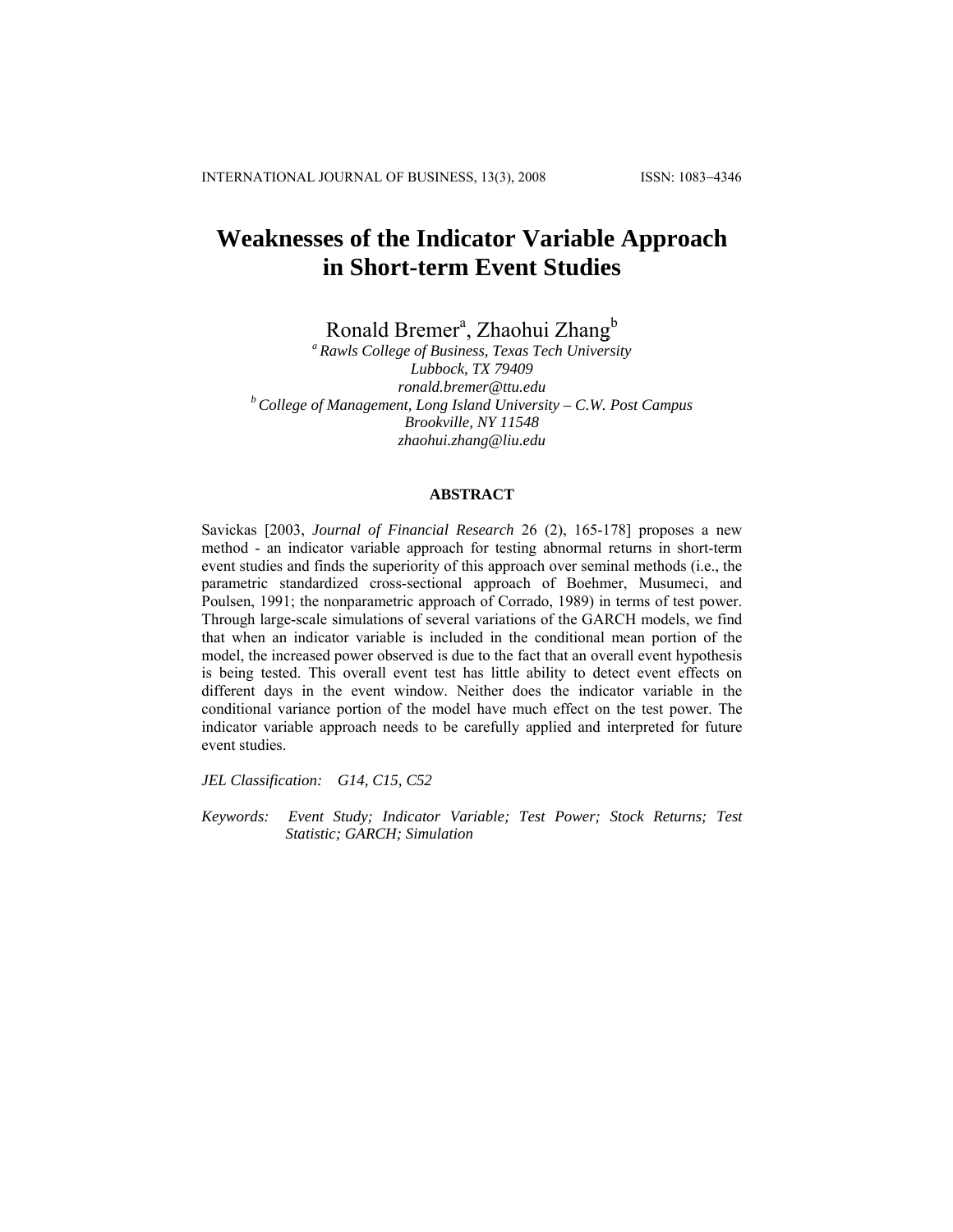### **I. INTRODUCTION**

Researchers in traditional event study methodologies often assume an insignificant event-induced volatility. Brown and Warner (1985) recognize that violations of such assumptions could lead to an inflated Type I error rate and less power in tests. Since then, researchers have proposed various ways to handle the event-induced volatility (i.e., Corrado 1989; Boehmer, Musumeci, and Poulsen 1991; Savickas 2003; Harrinton and Shrider 2007; Bremer and Zhang 2007).

Corrado (1989) proposes the seminal rank test for an individual-day event window that is more powerful than previous parametric methods. Boehmer, Musumeci, and Poulsen (BMP, 1991) propose the seminal parametric standardized cross-sectional test that allows non-constant variance across securities and for each security between the estimation and the event windows. However, they implicitly assume the event-induced volatility for a given security is constant over the event window.

Savickas (2003) proposes a new parametric indicator variable approach that allows an individual security's event-induced volatility to vary over the event window. He finds that the proposed test is more powerful than the individual event day tests of BMP (1991) and Corrado (1989).

In this paper, we present major weaknesses of the test proposed by Savickas (2003). The use of indicator variables in the conditional mean and conditional variance portions of a market model will be investigated separately as well as jointly. Robustness properties of the resulting tests will be investigated for event patterns where the event effect is not the same for each day in the event window.

The ability to detect whether there is an event effect on each day separately within the event window is fundamental to event study methodology. The effect of an event may not be immediate or it may be temporary (i.e., Brown, Harlow, and Tinic, 1993; Ross, 1989). Methods that work correctly only under the assumption that the event has the same (mean) effect on each day within the event window are not adequate.

The proposed approach by Savickas (2003) is found to have very weak robustness properties with respect to more challenging conditional mean and/or conditional variance structures. The tests by Savickas (2003) for each day within the event window are essentially the same test of an overall event effect on at least one day within the event window. This fact accounts for the observed increase in power but also results in poor robustness properties when different mean and variance structures are present over different event days.

The paper proceeds as follows. In the next section, we provide the test statistics. In section III, we discuss the simulation design. Section IV presents the simulation results. We conclude in section V.

# **II. TEST STATISTICS**

In the following discussions, we assume that for each security, i, for which the event has occurred, the time series of returns is measured for Q days, where T of the values are measured before the event date (the estimation window) and Q-T of the values are measured thereafter (the event window)<sup>1</sup>. The market model to be considered is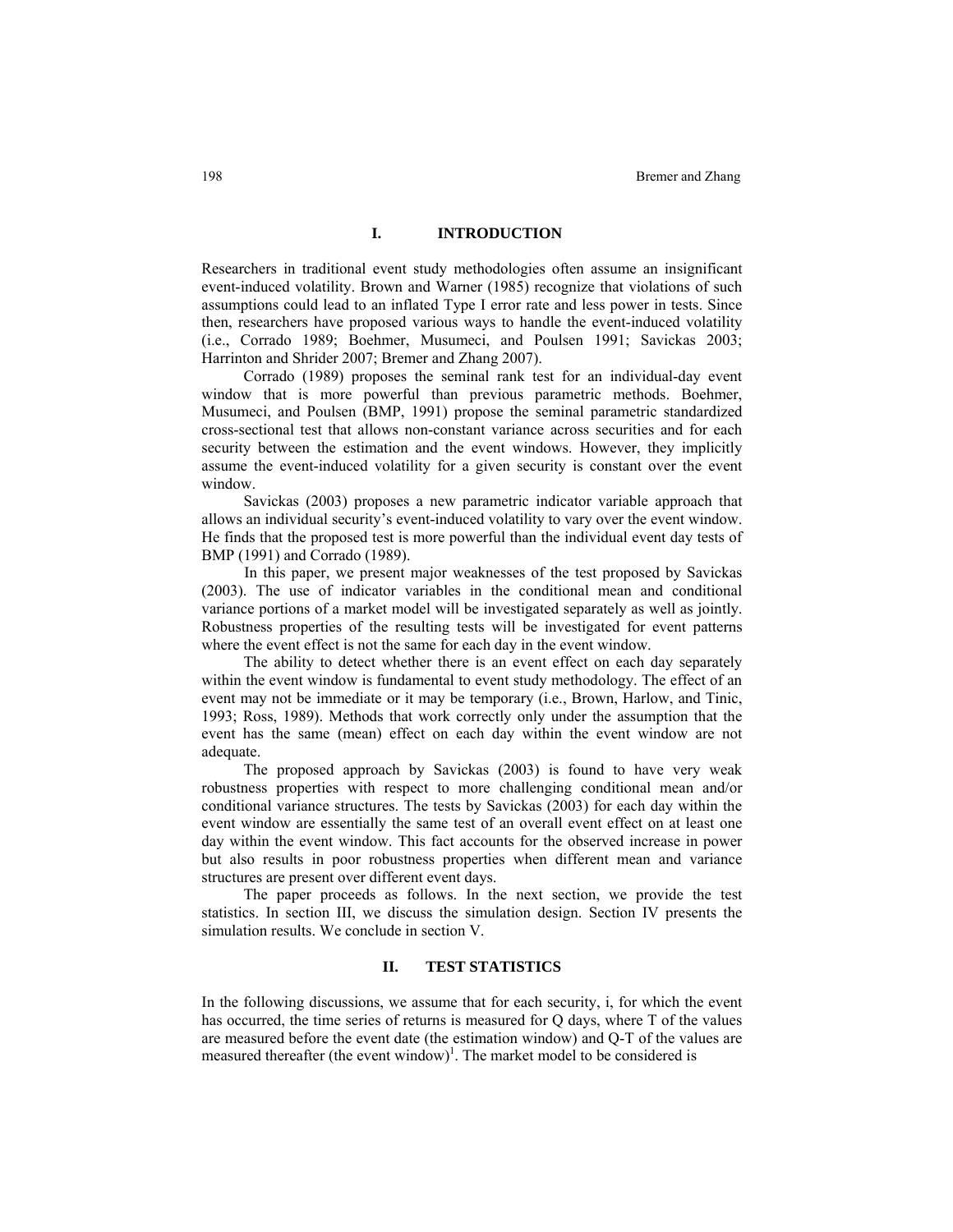$$
R_{i,t} = \alpha_i + \beta_i \cdot R_{m,t} + \gamma_i \cdot D \cdot I_m + \eta_{i,t},
$$
\n(1)

$$
\eta_{i,t} = \sqrt{h_{i,t}} \cdot e_{i,t},\qquad(2)
$$

$$
h_{i,t} = a_i + \sum_{j=1}^{p} b_{i,j} \cdot h_{i,t-j} + \sum_{k=1}^{q} c_{i,k} \cdot \eta_{i,t-k}^2 + d_i \cdot D \cdot I_v ,
$$
 (3)

$$
D = \begin{cases} 0, t < T + 1 \\ 1, t \ge T + 1 \end{cases} . \tag{4}
$$

Here  $I_m$  (0 or 1) and  $I_v$  (0 or 1) are dummy variables of whether the indicator variable D is in the mean and/or the variance portion of the model, respectively. All four combinations of  $I_m$  and  $I_v$  equaling 0 and 1 will be considered. The conditional variance portion of the market model will be investigated without a GARCH structure first and then with a GARCH (1,1) structure. The standardized cross-sectional method of BMP (1991) and Savickas (2003) method are special cases of this model. The test statistic is

$$
t = \frac{\frac{1}{N} \sum_{i=1}^{N} S_{i,t}}{(\hat{\sigma}_s)_t / \sqrt{N}},
$$
\n(5)

where

$$
(\hat{\sigma}_S)_t = \sqrt{\frac{1}{N-1} \sum_{i=1}^{N} (S_{i,t} - \frac{1}{N} \sum_{i=1}^{N} S_{i,t})^2},
$$
\n(6)

$$
S_{i,t} = \begin{cases} \frac{A_{i,t}}{\sqrt{\hat{h}_{i,t}}}, I_m = 0\\ \frac{\hat{\gamma}_i}{\sqrt{\hat{h}_{i,t}}}, I_m = 1 \end{cases}
$$
(7)

The abnormal returns in the event window are calculated as

$$
A_{i,t} = R_{i,t} - \hat{R}_{i,t}, t = T+1,..., Q.
$$
 (8)

When  $I_m = 1$  and  $I_v = 1$  (the Savickas model) or when  $I_m = 1$  and  $I_v = 0$ , estimation of the parameters of the conditional mean and variance portions of the model is performed using data from both the estimation and the event windows. The indicator variable in the mean portion of the market model will capture the event effect and the indicator in the GARCH portion of the model will capture the changes in the mean structure on different days within the event window.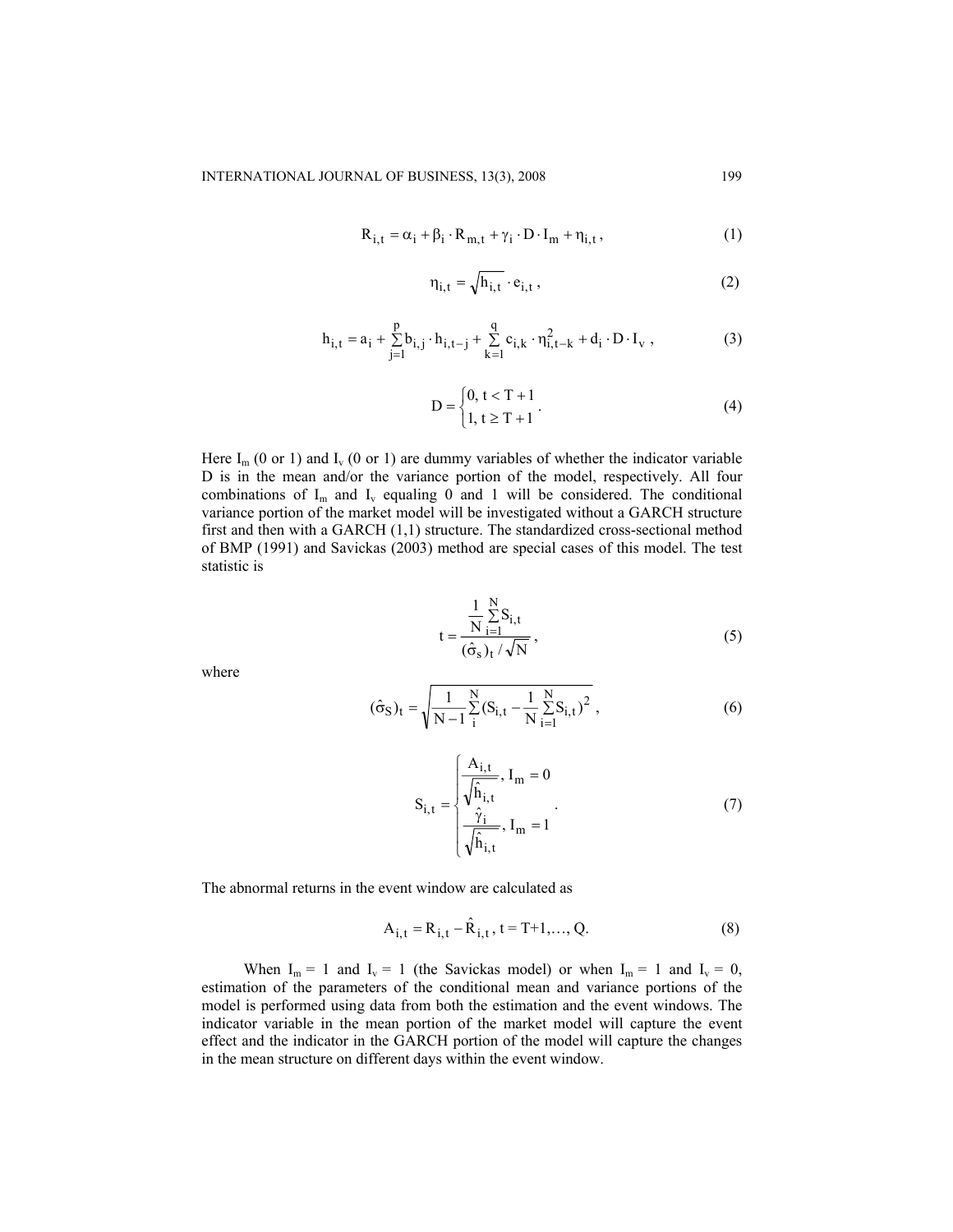When  $I_m = 0$  and  $I_v = 0$ , the model estimation is performed using data only in the estimation window from which abnormal returns and conditional variances within the event window are determined. When no GARCH is present, the model becomes that of BMP (1991).

The case  $I_m = 0$  and  $I_v = 1$  is an extension of the BMP (1991) method which includes an indicator variable and potentially a GARCH structure in the conditional variance portion of the market model.<sup>2</sup> The abnormal return is obtained separately for each day within the event window; consistent with the BMP (1991) method. However, the one-stage estimation method used for the  $I_m = 1$  ( $I_v = 0$  or 1) cases is no longer reasonable here: since the conditional mean portion of the market model will remove much if not all of the event information from the abnormal return estimates if estimation is performed using the data in both the estimation and the event windows. In order for the indicator variable in the conditional variance portion of the model to have an effect, the data in both the estimation and the event windows must be used. To accommodate these conflicting requirements, a two-stage estimation method is used. In the first stage, all parameters of the model are estimated using the data in the estimation window only. Based on this estimated model the abnormal returns are calculated for the event window as in the BMP (1991) method (except a GARCH model may be used to model the conditional variances). In the second stage, the parameters of the model are re-estimated using data in both the estimation and the event window from which the conditional variance estimates within the event window are obtained. The test statistic is calculated using $3$ 

$$
S_{i,t} = \frac{A_{i,t}}{\sqrt{\hat{h}_{i,t}}} \,. \tag{9}
$$

#### **A. Overall Event Effect versus Individual Event Day Effect**

In event studies, multiple days are often investigated since the event effect might be different on different days within the event window. In the discussion here and in the simulation below, there are 250 consecutive days of returns, the estimation window contains the first 245 days while the event window the last 5 days. Let  $\mu_{246}$ ,  $\mu_{247}$ , …,  $\mu_{250}$  be the true mean abnormal return for all securities affected by the event for the first, second, …, fifth day within the event window. The classical tests to study an event effect investigate the hypotheses:

$$
H_0: \mu_t = 0, t = 246, 247, \cdots, 250.
$$
 (10)

When the indicator variable is added to the conditional mean portion of the market model (1), that is  $I_m = 1$  ( $I_v = 0$  or 1), then the null hypotheses in (10) are turned into the common hypothesis<sup>4</sup>

$$
H_0: \mu = \sum_{t=246}^{250} \mu_t / 5 = 0
$$
 (11)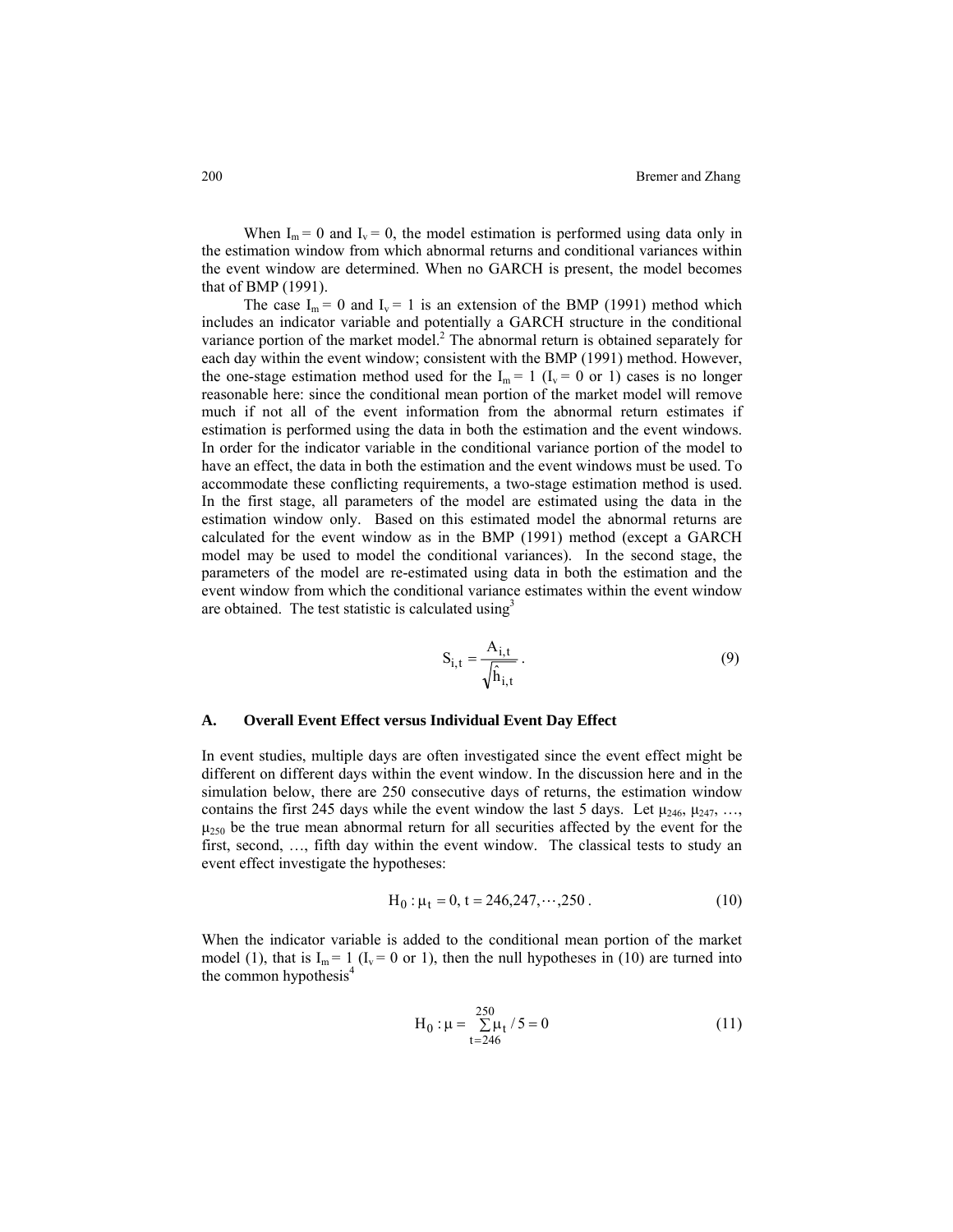for each day within the event window. The power of the test of (11) is greater than that of the tests of (10). The increased power, in this case, is a result of the fact that  $\mu$ is estimated from five times as much data as an individual  $\mu_i$ ; the use of more data results in a smaller standard error.

In Savickas (2003), the estimate of  $\gamma_i$  in (1) represents the overall event window effect for a given security and is an estimate of  $\mu$  in (11).<sup>5</sup> In his paper, the estimate of μ is then standardized by the conditional standard deviation estimated separately for each security and for each day within the event window. A t-test is then performed on these standardized estimates of  $\mu$ . Standardizing the  $\gamma_i$  estimate with different conditional standard deviation estimates on each day within the event window does not change the fact that  $γ<sub>i</sub>$  is an estimate of μ, thus hypothesis (11) is being tested on each day within the event window with the increased power associated with an overall event test. Savickas (2003) claims that the power increase come from standardization with the conditional standard deviation after including the indicator in the conditional mean portion of the model. The discussion above and the simulations in Section III and findings in Section IV demonstrate that the increased power is a result of performing a test of (11) instead of (10), not a result of the standardization process.

#### **III. SIMULATION DESIGN**

The Center for Research in Security Prices (CRSP) Daily Return File from 1962 to the end of 2003 is used to generate 300 portfolios (runs) of 50 randomly sampled securities. A time series of 250 consecutive days of returns is randomly chosen for each randomly selected security, and these returns are matched with the CRSP equally-weighted index.<sup>6</sup> The estimation window contains the first 245 days and the event window includes the last 5 days. No missing values are allowed in the 250 consecutive returns and no more than 40 zero returns are allowed.<sup>7</sup>

We investigate the following factors in the simulation:

- 1. *Whether to Include an Indicator Variable in the Conditional Mean Portion of the Market Model*:  $I_m = 1$  (Y<sub>m</sub>) or  $I_m = 0$  (N<sub>m</sub>).
- 2. *Whether to Include an Indicator Variable in the Conditional Variance Portion of the Market Model:*  $I_v = 1$  (Y<sub>v</sub>) or  $I_v = 0$  (N<sub>v</sub>).
- 3. *Whether to Include a GARCH Structure*: G = 0 (No GARCH) and G = 1 (GARCH (1,1)).
- 4. *The Event Effect on the Mean (volatility):* An event can affect both the mean and volatility structure of returns. The mean (volatility) effect structure will be an additive (multiple) increase in the return (see equation (12)). The mean magnitudes (MM) and volatility magnitudes (VM) of the event effect  $= 0$ , low  $=$ 1, medium  $= 3$ , and high  $= 5$  (see Table 1). The induced mean structures (IMS) and induced volatility structures (IVS) investigated are: (1) the IMS (IVS) level 1, which presents a permanent effect; (2) the IMS (IVS) level 2, which shows effects only on certain days in the event window; and (3) the IMS (IVS) level 3, which has a decreasing effect with event magnitudes ranging from high to low (see Figure 1).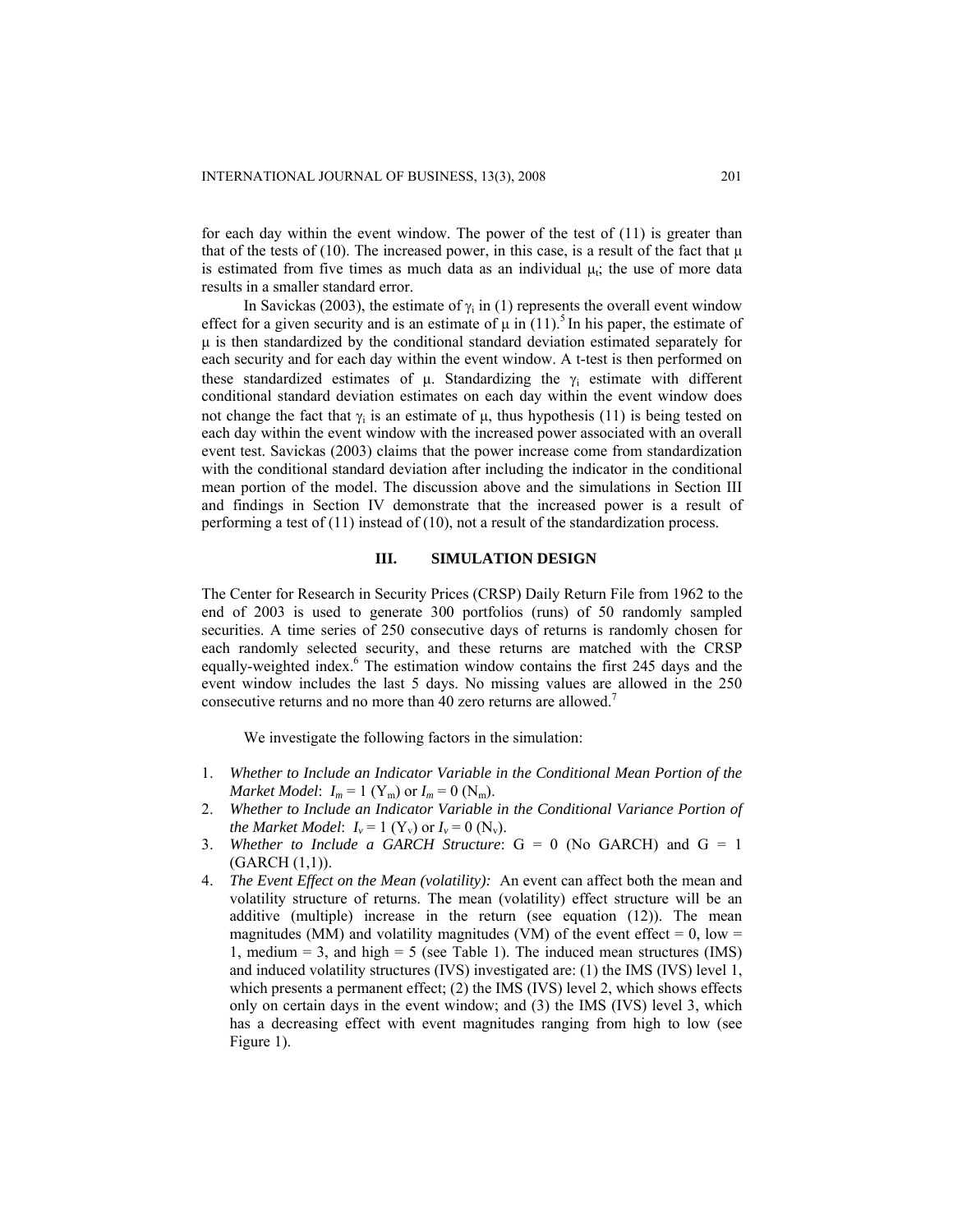| Magnitude  | M <sub>lower</sub> | $M_{\text{upper}}$ | $\rm V_{lower}$ | $V_{\text{upper}}$ |
|------------|--------------------|--------------------|-----------------|--------------------|
| $1$ (low)  |                    | $1\%$              |                 | 1.5                |
| 2          | 0.25%              | 1.25%              | 1.25            | 1.75               |
| 3 (medium) | $0.5\%$            | $1.5\%$            | 1.5             | 2.00               |
| 4          | 0.75%              | 1.75%              | 1.75            | 2.25               |
| $5$ (High) | $1\%$              | $2\%$              | 2.00            | 2.50               |

# **Table 1**  Magnitudes of simulated event and volatility effects

The  $M_{\text{lower}}$ ,  $M_{\text{linner}}$ ,  $V_{\text{lower}}$  and  $V_{\text{linner}}$  are the magnitude of the simulated mean effects and





The event can result in effects on the mean structure of returns and on the variance structure of the returns. The IMS (or the IVS) level 1 shows a permanent and constant effect in the event window. The IMS (or the IVS) level 2 has an identical effect on the second, third and fourth day of the five event days. The IMS (or the IVS) level 3 shows a decreasing effect with event magnitudes ranging from high to low. The IMS (or the IVS) level 1 and 2 vary by only the magnitude while the IMS (or the IVS) level 3 has a fixed set of magnitudes associated with each day within the event window.

Let  $U_m$  and  $U_v$  be the uniform random variables over the ranges  $M_{lower}$  to  $M_{upper}$ and  $V_{\text{lower}}$  and  $V_{\text{upper}}$ , respectively. The magnitudes of the simulated mean effects  $(M<sub>lower</sub>, M<sub>upper</sub>)$  and volatility effects ( $V<sub>lower</sub>, V<sub>upper</sub>$ ) are summarized in Table 1. If there is an induced change in both volatility and mean, the transformation

$$
R_{i,t}(\text{with event effect}) = U_m + U_v^* R_{i,t} \tag{12}
$$

is used. If there is no event-induced mean effect,  $U_m = 0$ , and if there is no eventinduced volatility,  $U_v = 1$ .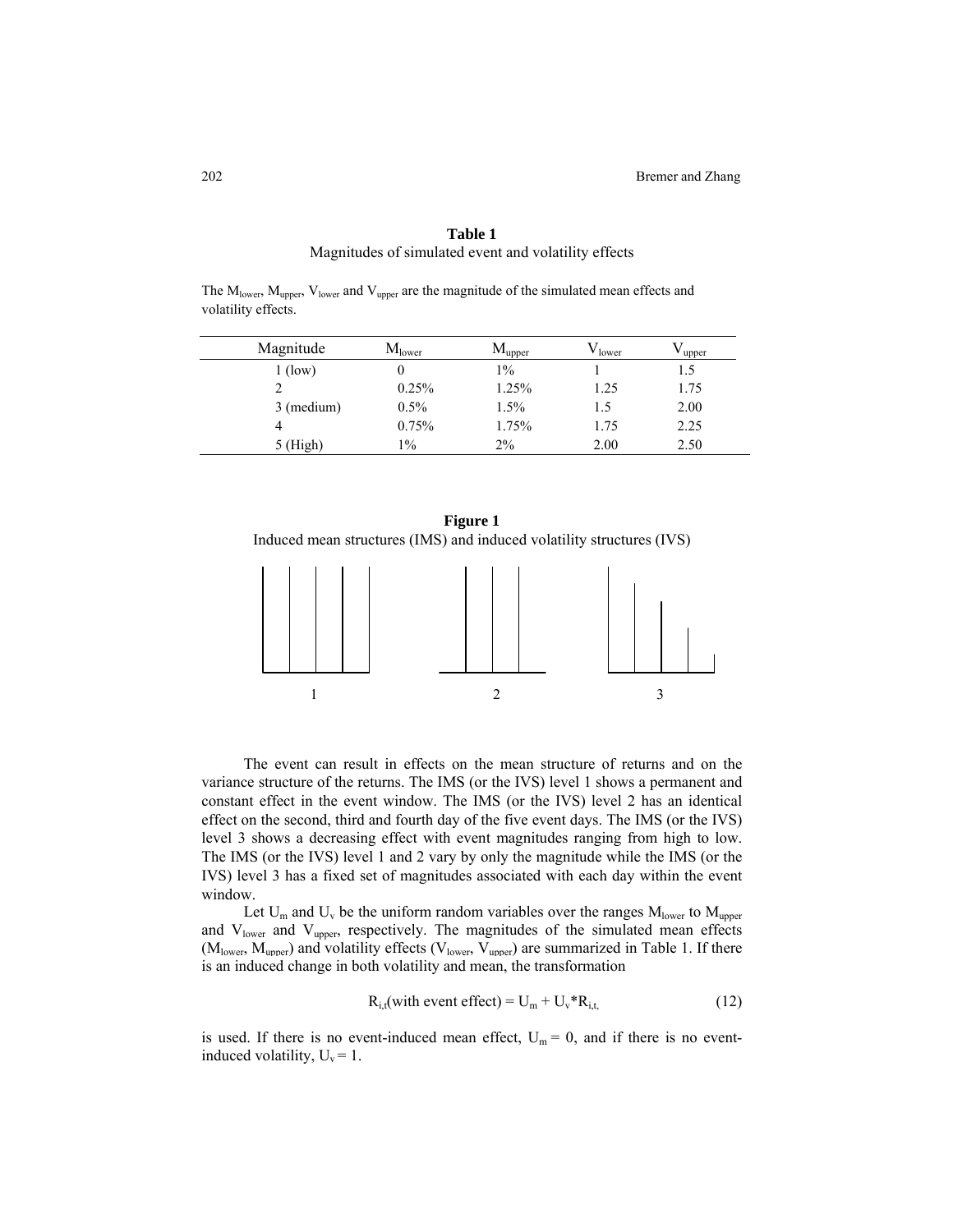# **IV. SIMULATION RESULTS**

## **A. Type I Error and Power Comparisons for the Base Design**

In the base design, with constant mean and volatility structure (the IMS and the IVS level 1 in Figure 1) on all event days, the event induces an additive shift in the mean abnormal return of a magnitude of 1, 3 or 5 and a multiple increase in the volatility of a magnitude of 0, 1, 3, or 5. For the base design, Table 2 shows all methods under consideration are well-specified. The Type I error properties of the Savickas method (Ym-Yv) and others are robust to different induced volatility structures.

# **Table 2**  Average type I error rates and power over the five event days

|  |  | under the base design for different mean and volatility magnitudes. |
|--|--|---------------------------------------------------------------------|
|  |  |                                                                     |

| mm                      | vm           | G                | $N_m-N_v$ | $Y_m - Y_v$ | $N_m-Y_v$ | $Y_m-N_v$ |
|-------------------------|--------------|------------------|-----------|-------------|-----------|-----------|
| $\mathbf{0}$            | 1            | $\boldsymbol{0}$ | 0.037     | 0.007       | 0.040     | 0.035     |
| 0                       | 1            | 1                | 0.038     | 0.023       | 0.040     | 0.022     |
| $\boldsymbol{0}$        | 3            | $\boldsymbol{0}$ | 0.044     | 0.014       | 0.043     | 0.040     |
| $\boldsymbol{0}$        | 3            | 1                | 0.043     | 0.024       | 0.040     | 0.029     |
| 0                       | 5            | $\boldsymbol{0}$ | 0.042     | 0.017       | 0.046     | 0.054     |
| 0                       | 5            | 1                | 0.043     | 0.035       | 0.044     | 0.030     |
| 1                       | $\mathbf{0}$ | $\boldsymbol{0}$ | 0.292     | 0.760       | 0.329     | 0.847     |
| 1                       | $\theta$     | 1                | 0.358     | 0.872       | 0.349     | 0.404     |
| 1                       | 1            | $\boldsymbol{0}$ | 0.217     | 0.630       | 0.245     | 0.693     |
| 1                       | 1            | 1                | 0.274     | 0.729       | 0.251     | 0.352     |
|                         | 3            | $\boldsymbol{0}$ | 0.161     | 0.408       | 0.175     | 0.505     |
| 1                       | 3            | 1                | 0.187     | 0.499       | 0.181     | 0.266     |
| 1                       | 5            | $\boldsymbol{0}$ | 0.134     | 0.281       | 0.138     | 0.396     |
| 1                       | 5            | 1                | 0.140     | 0.329       | 0.138     | 0.228     |
| 3                       | $\mathbf{0}$ | $\boldsymbol{0}$ | 0.725     | 1.000       | 0.791     | 1.000     |
| 3                       | $\theta$     | 1                | 0.813     | 1.000       | 0.803     | 0.694     |
| 3                       | 1            | $\boldsymbol{0}$ | 0.570     | 0.986       | 0.623     | 0.990     |
| 3                       | 1            | 1                | 0.662     | 0.996       | 0.650     | 0.679     |
| 3                       | 3            | $\boldsymbol{0}$ | 0.379     | 0.897       | 0.413     | 0.951     |
| 3                       | 3            | 1                | 0.459     | 0.943       | 0.434     | 0.635     |
| $\overline{\mathbf{3}}$ | 5            | $\boldsymbol{0}$ | 0.276     | 0.760       | 0.312     | 0.832     |
| 3                       | 5            | 1                | 0.328     | 0.798       | 0.323     | 0.576     |
| 5                       | $\theta$     | $\boldsymbol{0}$ | 0.938     | 1.000       | 0.974     | 1.000     |
| 5                       | $\mathbf{0}$ | 1                | 0.977     | 1.000       | 0.977     | 0.831     |
| 5                       | 1            | $\boldsymbol{0}$ | 0.841     | 0.997       | 0.889     | 1.000     |
| 5                       | 1            | 1                | 0.914     | 1.000       | 0.908     | 0.831     |
| 5                       | 3            | $\boldsymbol{0}$ | 0.635     | 0.997       | 0.697     | 0.995     |
| 5                       | 3            | 1                | 0.724     | 0.999       | 0.718     | 0.805     |
| 5                       | 5            | $\boldsymbol{0}$ | 0.469     | 0.976       | 0.508     | 0.980     |
| 5                       | 5            |                  | 0.544     | 0.977       | 0.527     | 0.783     |

Note: mm and vm indicate mean and volatility magnitude, respectively.  $G = 0$  or 1 indicates no GARCH or GARCH (1,1) is used.  $N_m-N_v$  indicates no indicator variable in either the mean or variance portion of the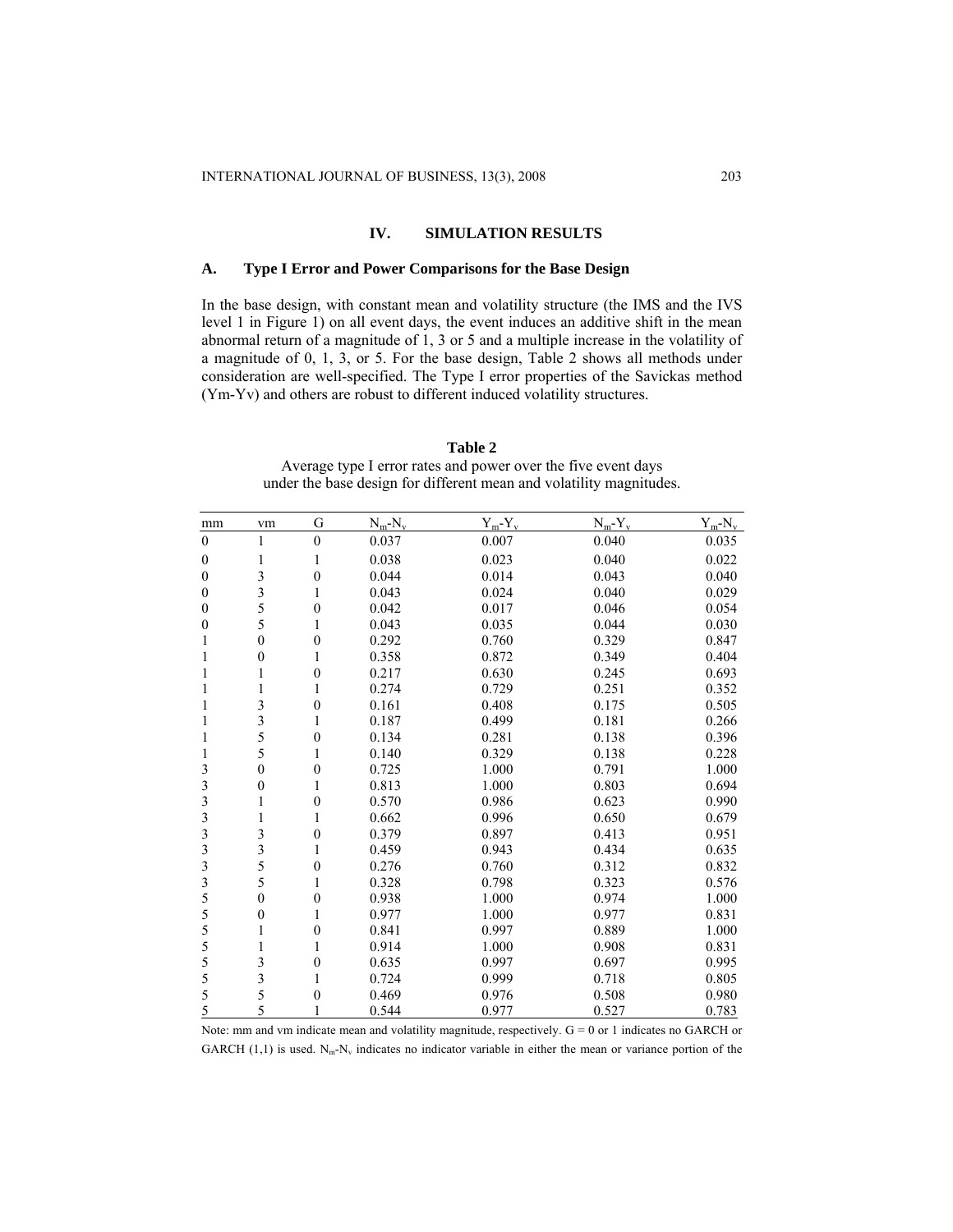model,  $Y_m - Y_v$  (Savickas's method) indicates opposite;  $N_m - Y_v$  indicates no indicator variable in the mean portion but an indicator variable in the variance portion of the model,  $Y_m - N_v$  indicates the opposite. When G  $= 0$ , N<sub>m</sub>-N<sub>v</sub> indicates the BMP (1991) method.

Table 2 also shows the power of all four methods tested. The inclusion of the indicator variable in the conditional mean portion of the model  $(Y_m - Y_v)$  or  $Y_m - N_v$ results in an increase in the power as noted by Savickas. The inclusion of the indicator variable only in the conditional variance portion of the model  $(N_m - Y_v)$  also results in increases in power relative to the BMP approach  $(N_m-N_v)$  when no GARCH is used). The overall nature of the tests when the indicator variable is included in the mean portion of the model and the fact that the base design matches the assumptions under which using an indicator variable in the mean portion of the market model are consistent with the observed power increase over the BMP approach claimed by Savickas.

#### **B. Type I Error and Power Comparisons for the IMS Levels 2 and 3**

For the IMS level 2, there is an effect on the conditional mean for days 247-249 but no effect on day 246 or 250. The Type I error rates and the power for the different methods under the IMS level 2 are summarized in Table 3 and graphically depicted for the case of mean magnitude size 3 (mm = 3), volatility magnitude size 3 (ym = 3) and no GARCH  $(G = 0)$  in Figure 2.

By design, the IMS level 2 has no event effect on day 1 or day 5 within the event window. The methods that include an indicator variable in the mean structure of the market model have Type I errors much larger than the 0.05 level (see the  $Y_m - Y_v$  or  $Y_m-N_v$  column in Table 3 when mm = 0). The model misspecification is apparent.

As discussed in Section II, a single estimate of the  $\gamma$  parameter is the estimated overall event effect for all days within the event window. When there is an event effect on any day within the event window, the true value for  $\gamma$  will be different from zero. Savickas claims explicitly that when an indicator variable is included in the mean portion of the market model, a separate test is performed for each day within the event window. The results here provide the first indication that essentially a same test is performed on each day in the event window when an indicator is included in the mean portion of the market model. If significance is found for one day, it is very likely to be found for all days. For the IMS level 2, there is no event effect on day 1 or day 5; yet the Type I error is equivalent to the power of the test for days when there is an effect (Ym-Yv or Ym-Nv). This is clearly seen in Figure II for the typical portion of the IMS level 2 graphed. Savickas test is an overall event effect test which accounts for the power increase, it is not an individual event effect test and the test power cannot be compared with that of the BMP (1991) method.

Figure 2 also shows that the other two methods (no indicator in the mean portion of the market model) are well-specified. The model having an indicator only in the variance portion of market model (Nm-Yv) slightly dominates the BMP approach (Nm-Nv and  $G = 0$ ).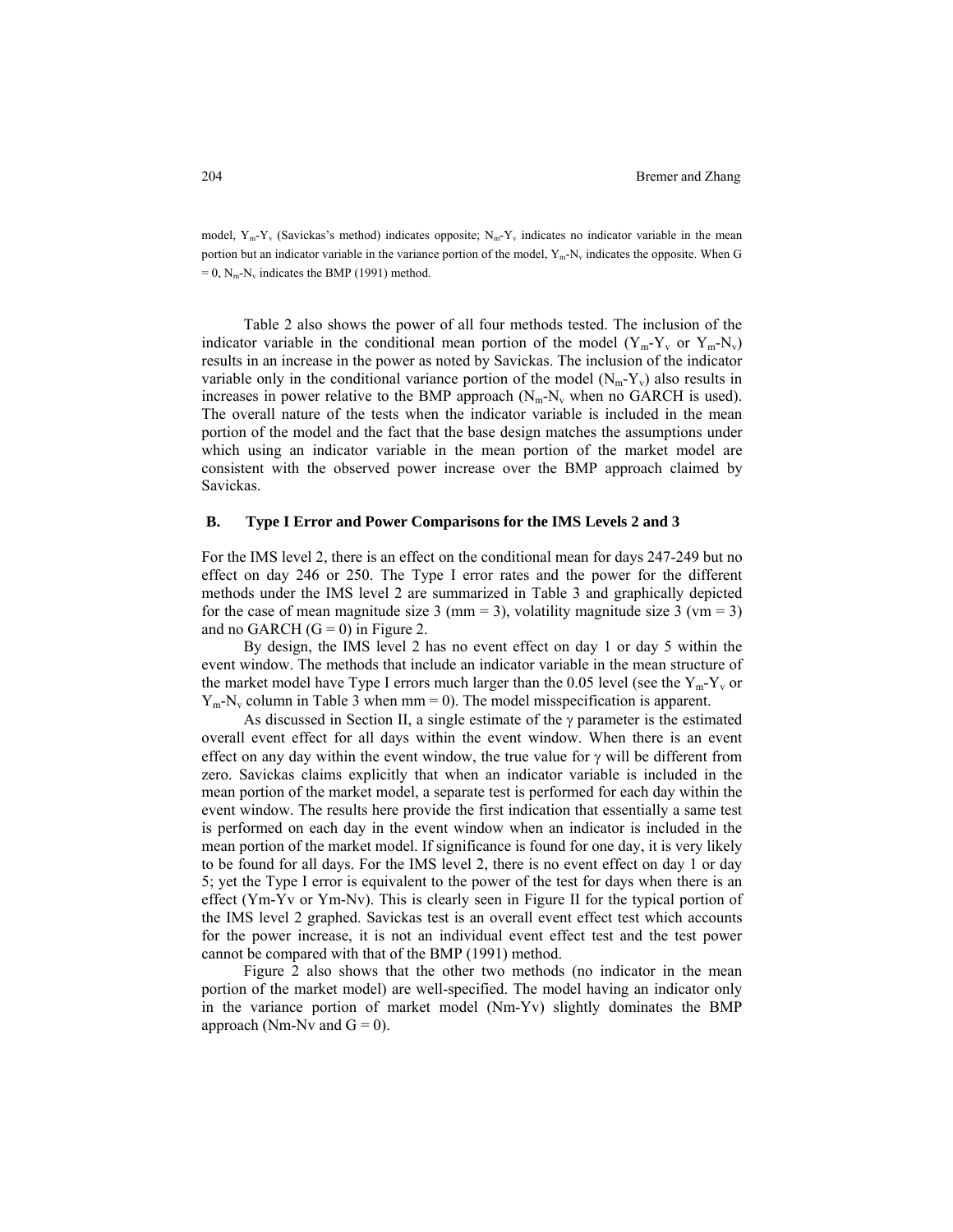| mm               | vm               | G                | $N_m-N_v$ | $Y_m - Y_v$ | $N_m-Y_v$ | $Y_m-N_v$ |  |
|------------------|------------------|------------------|-----------|-------------|-----------|-----------|--|
| $\boldsymbol{0}$ | $\mathbf{0}$     | $\boldsymbol{0}$ | 0.040     | 0.737       | 0.040     | 0.795     |  |
| $\boldsymbol{0}$ | $\boldsymbol{0}$ | 1                | 0.037     | 0.811       | 0.034     | 0.803     |  |
| $\boldsymbol{0}$ | 1                | $\boldsymbol{0}$ | 0.042     | 0.639       | 0.040     | 0.721     |  |
| $\boldsymbol{0}$ | 1                | 1                | 0.040     | 0.733       | 0.036     | 0.718     |  |
| $\boldsymbol{0}$ | 3                | $\boldsymbol{0}$ | 0.044     | 0.510       | 0.042     | 0.586     |  |
| $\boldsymbol{0}$ | $\mathfrak{Z}$   | 1                | 0.041     | 0.567       | 0.035     | 0.554     |  |
| $\theta$         | 5                | $\mathbf{0}$     | 0.049     | 0.398       | 0.044     | 0.452     |  |
| $\boldsymbol{0}$ | 5                | 1                | 0.043     | 0.429       | 0.036     | 0.391     |  |
| 3                | $\boldsymbol{0}$ | $\boldsymbol{0}$ | 0.737     | 0.870       | 0.787     | 0.936     |  |
| 3                | $\boldsymbol{0}$ | 1                | 0.809     | 0.950       | 0.809     | 0.219     |  |
| 3                | 1                | $\boldsymbol{0}$ | 0.569     | 0.719       | 0.630     | 0.851     |  |
| 3                | 1                | 1                | 0.661     | 0.861       | 0.646     | 0.215     |  |
| 3                | $\mathfrak{Z}$   | $\boldsymbol{0}$ | 0.385     | 0.565       | 0.428     | 0.614     |  |
| 3                | 3                | 1                | 0.461     | 0.607       | 0.451     | 0.216     |  |
| 3                | 5                | $\boldsymbol{0}$ | 0.279     | 0.401       | 0.300     | 0.460     |  |
| 3                | 5                | 1                | 0.326     | 0.426       | 0.316     | 0.210     |  |
| 5                | $\boldsymbol{0}$ | $\boldsymbol{0}$ | 0.931     | 0.993       | 0.974     | 0.995     |  |
| 5                | $\boldsymbol{0}$ | 1                | 0.978     | 1.000       | 0.974     | 0.424     |  |
| 5                | 1                | $\boldsymbol{0}$ | 0.852     | 0.962       | 0.895     | 0.985     |  |
| 5                | 1                | 1                | 0.917     | 0.986       | 0.907     | 0.421     |  |
| 5                | 3                | $\boldsymbol{0}$ | 0.657     | 0.839       | 0.696     | 0.906     |  |
| 5                | 3                | 1                | 0.716     | 0.884       | 0.707     | 0.401     |  |
| 5                | 5                | $\boldsymbol{0}$ | 0.468     | 0.692       | 0.524     | 0.718     |  |
| 5                | 5                | 1                | 0.577     | 0.715       | 0.536     | 0.366     |  |

**Table 3**  Average type I error rates and power over the five event days under the IMS level 2 for different mean and volatility magnitudes.

Note: mm and vm indicate mean and volatility magnitude, respectively.  $G = 0$  or 1 indicates no GARCH or GARCH (1,1) is used.  $N_m-N_v$  indicates no indicator variable in either the mean or variance portion of the model,  $Y_m - Y_v$  (Savickas's method) indicates opposite;  $N_m - Y_v$  indicates no indicator variable in the mean portion but an indicator variable in the variance portion of the model,  $Y_m - N_v$  indicates the opposite. When G  $= 0$ , N<sub>m</sub>-N<sub>v</sub> indicates the BMP (1991) method.

For the IMS level 2, the induced identical event effect on the mean structure occurs on the second, the third and the fourth day during the event window, but no effect on the first or the fifth day. The Savickas method (Ym-Yv) and its variation (Ym-Nv), represented by the top two lines above, are misleading and have artificially high power even on day one and day five when no induced event effect is present. The BMP method (Nm-Nv, the bottom line) and the method (Nm-Yv) that has an indicator variable only in the variance portion of the model are consistent wuth the underlying IMS level 2 structure.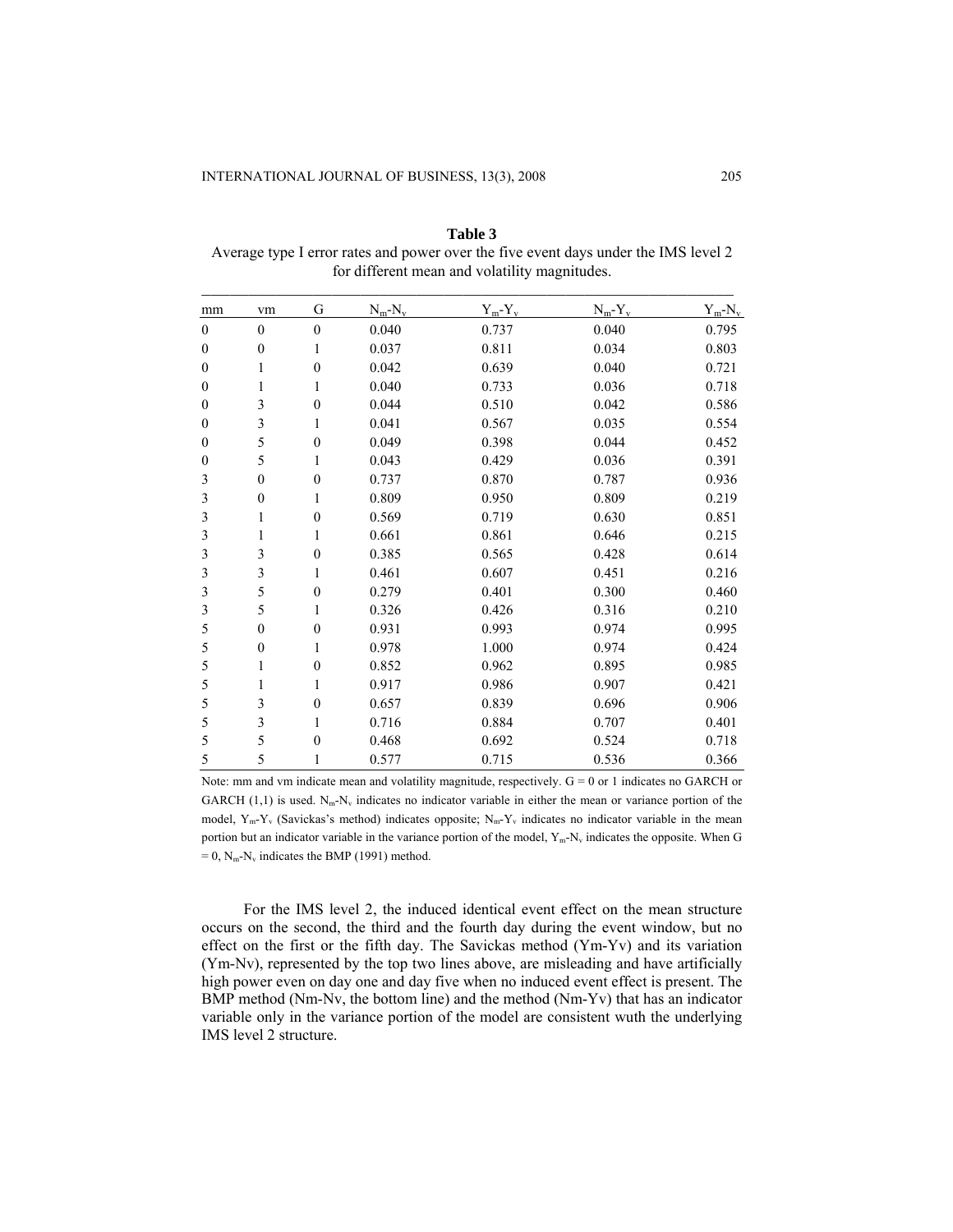

**Figure 2**  Type I error and power for different methods for the IMS level 2 for mm = 0 (time =

**Figure 3**  Power for different methods for the IMS level 3,  $vm = 3$  and  $G = 1$ .

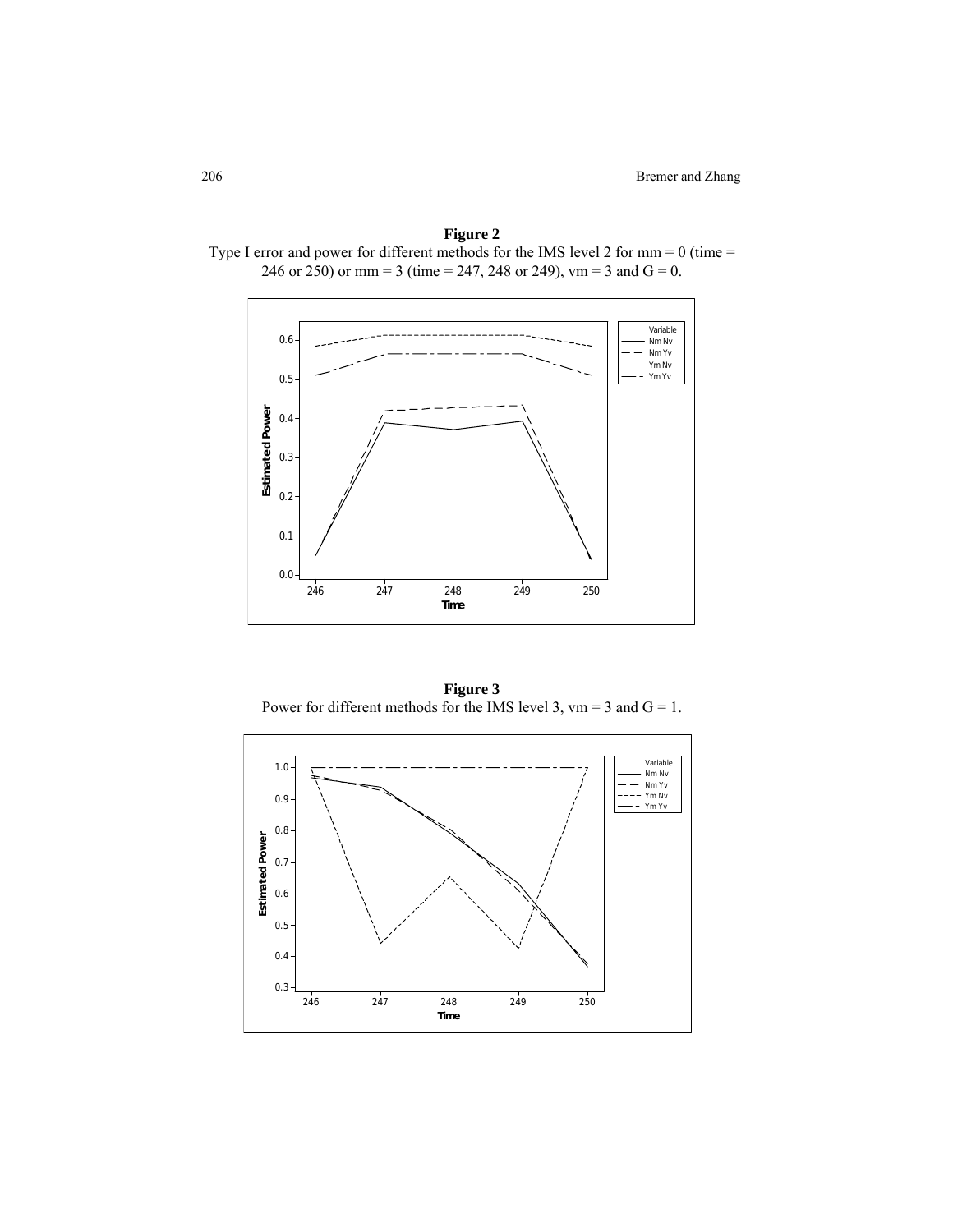The power of the different methods for the IMS level 3 is summarized in Table 4 and graphically depicted for  $vm = 3$  and  $G = 1$  in Figure 3. The findings are consistent with those found for the IMS level 2. The methods that do not include an indicator in the conditional mean portion of the model (Nm-Nv and Nm-Yv) have power characteristics consistent with the underlying structure of the IMS level 3 where the mean event effect declines over the event window. If an indicator is included in the conditional mean portion of the model, the results are consistent with that of the overall test (11), not of individual tests of (10).

#### **Table 4**

Daily test power over the five event days with declining mean magnitudes (IMS 3), with or without a GARCH  $(1,1)$ .

| mm             | vm                      | G                | $N_m-N_v$ | $Y_m - Y_v$ | $N_m - Y_v$ | $Y_m - N_v$ |
|----------------|-------------------------|------------------|-----------|-------------|-------------|-------------|
| 5              | $\overline{0}$          | $\overline{0}$   | 0.939     | 0.998       | 0.963       | 1.000       |
| 5              | $\boldsymbol{0}$        | 1                | 0.977     | 1.000       | 0.966       | 0.990       |
| 4              | $\boldsymbol{0}$        | $\boldsymbol{0}$ | 0.88      | 0.998       | 0.906       | 1.000       |
| 4              | $\boldsymbol{0}$        | 1                | 0.939     | 1.000       | 0.933       | 0.431       |
| 3              | $\boldsymbol{0}$        | $\boldsymbol{0}$ | 0.712     | 0.998       | 0.788       | 1.000       |
| 3              | $\boldsymbol{0}$        | 1                | 0.777     | 1.000       | 0.791       | 0.644       |
| $\overline{c}$ | $\boldsymbol{0}$        | $\boldsymbol{0}$ | 0.528     | 0.998       | 0.593       | 1.000       |
| $\overline{c}$ | $\boldsymbol{0}$        | 1                | 0.621     | 1.000       | 0.609       | 0.426       |
| 1              | $\boldsymbol{0}$        | $\boldsymbol{0}$ | 0.301     | 0.998       | 0.333       | 1.000       |
| 1              | $\boldsymbol{0}$        | 1                | 0.359     | 1.000       | 0.357       | 1.000       |
| 5              | 3                       | $\boldsymbol{0}$ | 0.935     | 0.995       | 0.960       | 1.000       |
| 5              | $\overline{\mathbf{3}}$ | 1                | 0.968     | 1.000       | 0.976       | 0.995       |
| 4              | $\overline{\mathbf{3}}$ | $\boldsymbol{0}$ | 0.877     | 0.995       | 0.916       | 1.000       |
| 4              | 3                       | 1                | 0.939     | 1.000       | 0.929       | 0.441       |
| 3              | $\overline{\mathbf{3}}$ | $\boldsymbol{0}$ | 0.715     | 0.995       | 0.791       | 1.000       |
| 3              | $\overline{\mathbf{3}}$ | 1                | 0.793     | 1.000       | 0.805       | 0.653       |
| $\overline{c}$ | 3                       | $\boldsymbol{0}$ | 0.521     | 0.995       | 0.593       | 1.000       |
| $\overline{c}$ | $\overline{\mathbf{3}}$ | 1                | 0.631     | 1.000       | 0.609       | 0.426       |
| 1              | 3                       | $\boldsymbol{0}$ | 0.304     | 0.995       | 0.350       | 1.000       |
| 1              | $\mathfrak{Z}$          | 1                | 0.366     | 1.000       | 0.377       | 1.000       |
| 5              | 5                       | $\boldsymbol{0}$ | 0.939     | 0.997       | 0.960       | 1.000       |
| 5              | 5                       | 1                | 0.968     | 1.000       | 0.970       | 0.995       |
| $\overline{4}$ | 5                       | $\boldsymbol{0}$ | 0.887     | 0.997       | 0.912       | 1.000       |
| 4              | 5                       | 1                | 0.945     | 1.000       | 0.936       | 0.431       |
| $\mathfrak{Z}$ | 5                       | $\boldsymbol{0}$ | 0.718     | 0.997       | 0.764       | 1.000       |
| 3              | 5                       | 1                | 0.767     | 1.000       | 0.798       | 0.663       |
| $\overline{c}$ | 5                       | $\boldsymbol{0}$ | 0.54      | 0.997       | 0.589       | 1.000       |
| $\overline{c}$ | 5                       | 1                | 0.605     | 1.000       | 0.616       | 0.426       |
| 1              | 5                       | $\mathbf{0}$     | 0.295     | 0.997       | 0.357       | 1.000       |
| 1              | 5                       | 1                | 0.359     | 1.000       | 0.374       | 1.000       |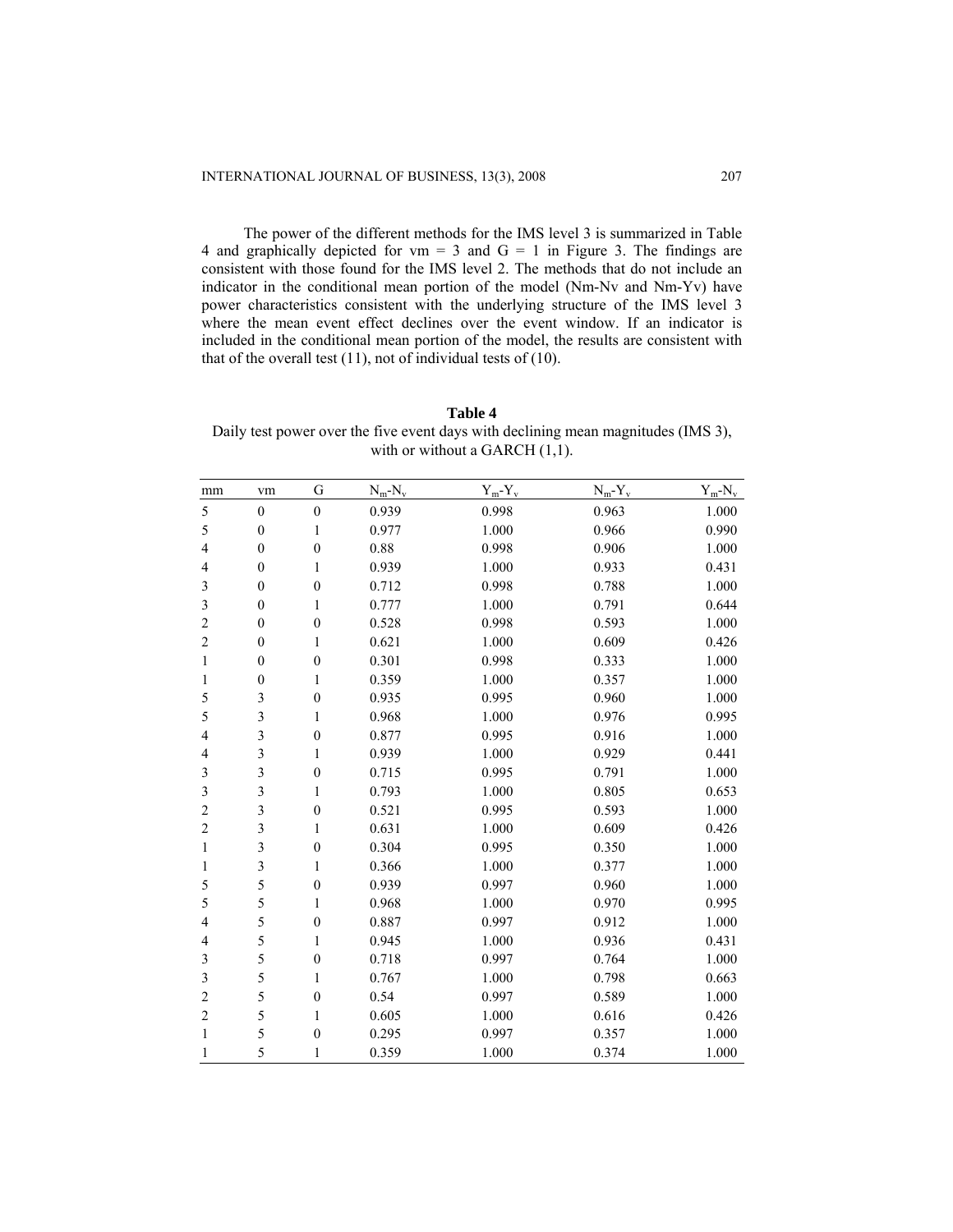Note: mm and vm indicate mean and volatility magnitude, respectively.  $G = 0$  or 1 indicates no GARCH or GARCH (1,1) is used.  $N_m-N_v$  indicates no indicator variable in either the mean or variance portion of the model,  $Y_m - Y_v$  (Savickas's method) indicates opposite;  $N_m - Y_v$  indicates no indicator variable in the mean portion but an indicator variable in the variance portion of the model,  $Y_m - N_v$  indicates the opposite. When G  $= 0$ , N<sub>m</sub>-N<sub>v</sub> indicates the BMP (1991) method.

For the IMS level 3, the induced event effect declines over the event window. The Savickas method (Ym-Yv), represented by the top line and its variation (Ym-Nv), represented the W-shaped line above, are not capturing the induced decreasing event effect. The test power of the other two methods (Nm-Nv or Nm-Yv) declines according to the mean structure pattern, represented by the two lines declining over time.

Under the IMS level 3, when the mean magnitude declines over the event window, the same test power should decrease correspondingly. However, the Savickas method (Ym-Yv) has power of 1 or very close to 1 on all days. Again the high power achieved by Savickas is due to an overall event effect, not an individual event effect, is tested. Figure 3 confirms the findings in Table 4. Only the models without an indicator in the mean portion of the market model match the underlying pattern of the IMS level 3.

#### **C. Power Comparisons for the IVS Levels 2 and 3**

Statistical theory indicates that holding the mean effect constant increased variability will decrease the power of the test. For the IVS level 2 there is an effect on the conditional variance for days 247-249 but no effect on day 246 or 250. The power under the IVS level 2 for the different methods is summarized in Table 5 and graphically depicted for mm = 3,  $vm = 3$  and  $G = 1$  in Figure 4. The methods that use an indicator variable in the conditional mean structure of the model (Ym-Yv or Ym-Nv) are not noticeably affected by the changing volatility. When an indicator variable is not included in the conditional mean portion of the model (Nm-Nv or Nm-Yv), the power does decrease when the volatility increases. Figure 4 confirms the findings in Table 5. Only the models (Nm-Nv and Nm-Yv) without an indicator in the mean portion of the market model have lower power that is consistent with the underlying pattern of IVS level 2.

For the IVS level 2, the induced identical event effect on the variance structure occurs on the second, the third and the fourth day during the event window, but no effect on the first or the fifth day. The Savickas method (Ym-Yv), represented by the top line and its variation (Ym-Nv), represented the W-shaped line above, are not capturing the volatility pattern well at all. The extended BMP method (Nm-Nv, the solid line) and the Nm-Yv method are consistent with the underlying IVS level 2 structure.

The power for the four methods for the IVS level 3 is summarized in Table 6 and graphically depicted for mm = 3 and  $G = 0$  in Figure 5. Under the IVS level 3, given the mean magnitude, as the volatility declines over the 5-day event window, the test power should increase. This is indeed the pattern observed when no indicator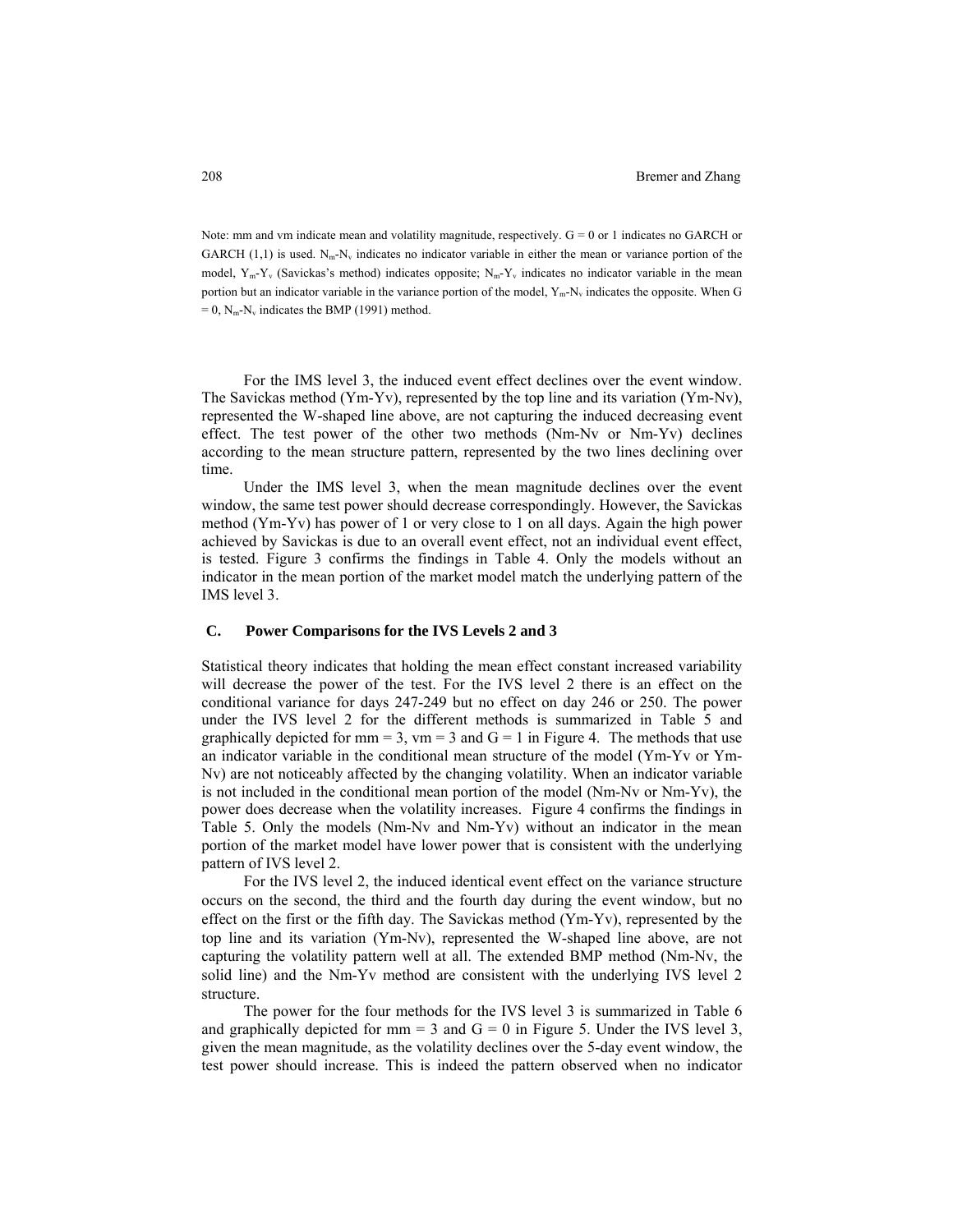variable is included in the conditional mean portion of the model (Nm-Nv or Nm-Yv). The power of the tests when an indicator is included in the conditional mean portion of the model (Ym-Yv or Ym-Nv) is not affected by the changing volatility of the IVS level 3 and is artificially high due to the nature of the overall event test.

| Table 5                                                                             |
|-------------------------------------------------------------------------------------|
| Average type I error rates and power over the five event days under the IVS Level 2 |
| for different mean and volatility magnitudes.                                       |

| mm               | vm               | G                | $N_m-N_v$ | $Y_m - Y_v$ | $N_m - Y_v$ | $Y_m-N_v$ |
|------------------|------------------|------------------|-----------|-------------|-------------|-----------|
| $\boldsymbol{0}$ | $\mathbf{0}$     | $\boldsymbol{0}$ | 0.043     | 0.010       | 0.042       | 0.030     |
| $\theta$         | 0                |                  | 0.039     | 0.021       | 0.035       | 0.049     |
| 0                |                  | $\boldsymbol{0}$ | 0.032     | 0.010       | 0.036       | 0.030     |
| $\theta$         |                  |                  | 0.036     | 0.024       | 0.044       | 0.003     |
| $\theta$         | 3                | $\mathbf{0}$     | 0.043     | 0.010       | 0.039       | 0.030     |
| $\theta$         | 3                |                  | 0.037     | 0.022       | 0.045       | 0.017     |
| $\theta$         | 5                | $\theta$         | 0.039     | 0.010       | 0.039       | 0.030     |
| 0                | 5                |                  | 0.037     | 0.018       | 0.040       | 0.017     |
| 3                | $\boldsymbol{0}$ | $\theta$         | 0.711     | 0.968       | 0.792       | 0.965     |
| 3                | 0                |                  | 0.819     | 0.973       | 0.813       | 0.943     |
| 3                |                  | 0                | 0.570     | 0.997       | 0.623       | 1.000     |
| 3                |                  |                  | 0.652     | 0.997       | 0.642       | 0.485     |
| 3                | 3                | $\boldsymbol{0}$ | 0.378     | 0.976       | 0.438       | 0.980     |
| 3                | 3                |                  | 0.460     | 0.984       | 0.448       | 0.457     |
| 3                | 5                | $\theta$         | 0.270     | 0.932       | 0.304       | 0.916     |
| 3                | 5                |                  | 0.330     | 0.934       | 0.315       | 0.467     |
| 5                | 0                | $\boldsymbol{0}$ | 0.944     | 1.000       | 0.971       | 0.998     |
| 5                | 0                |                  | 0.979     | 1.000       | 0.976       | 0.995     |
| 5                |                  | 0                | 0.845     | 1.000       | 0.891       | 1.000     |
| 5                |                  |                  | 0.903     | 1.000       | 0.902       | 0.719     |
| 5                | 3                | $\mathbf{0}$     | 0.644     | 1.000       | 0.702       | 1.000     |
| 5                | 3                |                  | 0.719     | 1.000       | 0.709       | 0.708     |
| 5                | 5                | 0                | 0.469     | 1.000       | 0.511       | 0.995     |
| 5                | 5                |                  | 0.548     | 1.000       | 0.535       | 0.680     |

Note: mm and vm indicate mean and volatility magnitude, respectively.  $G = 0$  or 1 indicates no GARCH or GARCH (1,1) is used.  $N_m-N_v$  indicates no indicator variable in either the mean or variance portion of the model,  $Y_m - Y_v$  (Savickas's method) indicates opposite;  $N_m - Y_v$  indicates no indicator variable in the mean portion but an indicator variable in the variance portion of the model,  $Y_m$ -N<sub>v</sub> indicates the opposite. When G  $= 0$ , N<sub>m</sub>-N<sub>v</sub> indicates the BMP (1991) method.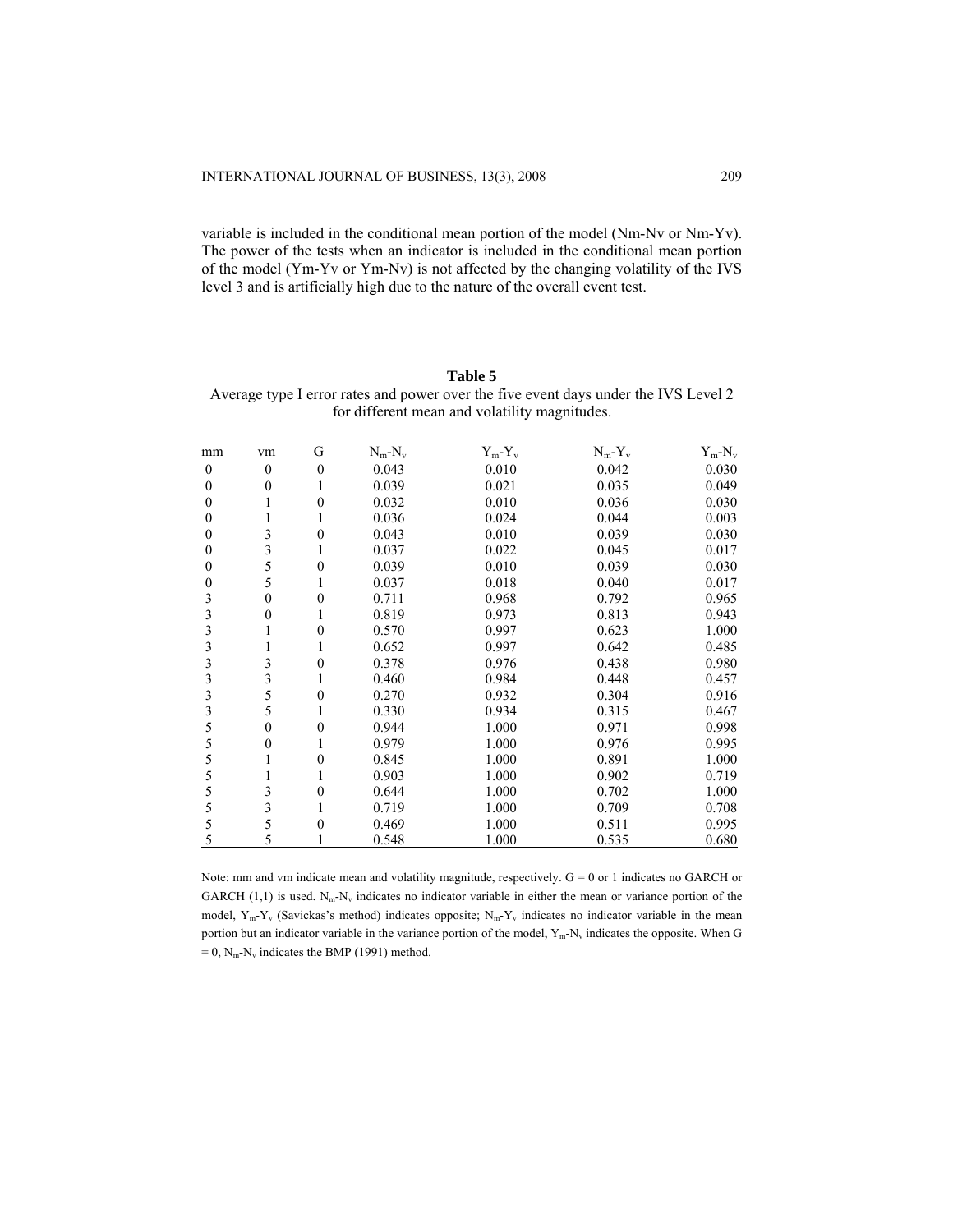**Figure 4**  Power for different methods for the IVS Level 2, mm = 3, vm = 0 (time = 246 and 250) or vm = 3 (time = 247, 248 and 249) and  $G = 1$ .



**Figure 5**  Power for different methods for the IVS level 3, mm = 3 and  $G = 0$ .

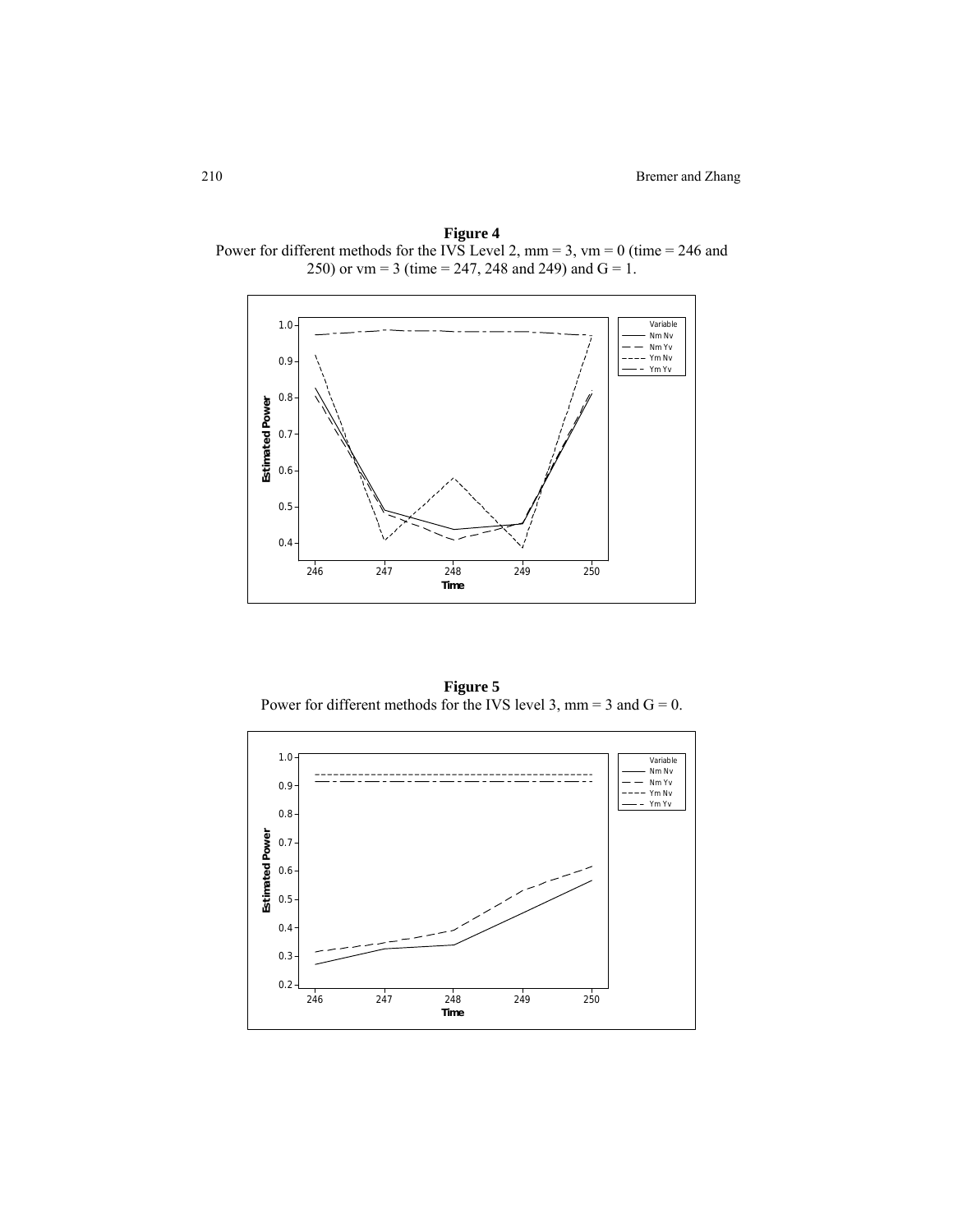| mm                      | vm                       | G                | $N_m-N_v$ | $Y_m - Y_v$ | $N_m-Y_v$ | $Y_m - N_v$ |
|-------------------------|--------------------------|------------------|-----------|-------------|-----------|-------------|
| $\mathbf{1}$            | 5                        | $\boldsymbol{0}$ | 0.13      | 0.43        | 0.14      | 0.50        |
| 1                       | 5                        | 1                | 0.14      | 0.46        | 0.13      | 0.36        |
| 1                       | 4                        | $\boldsymbol{0}$ | 0.14      | 0.43        | 0.13      | 0.50        |
| 1                       | $\overline{4}$           | 1                | 0.14      | 0.46        | 0.15      | 0.14        |
| $\mathbf{1}$            |                          | $\boldsymbol{0}$ | 0.17      | 0.43        | 0.17      | 0.50        |
| $\mathbf{1}$            | $\frac{3}{3}$            | $\mathbf{1}$     | 0.18      | 0.45        | 0.17      | 0.17        |
| 1                       |                          | $\boldsymbol{0}$ | 0.17      | 0.43        | 0.22      | 0.50        |
| 1                       | $\frac{2}{2}$            | 1                | 0.24      | 0.45        | 0.23      | 0.12        |
| 1                       | $\mathbf{1}$             | $\boldsymbol{0}$ | 0.22      | 0.43        | 0.25      | 0.50        |
| 1                       | $\mathbf{1}$             | 1                | 0.26      | 0.45        | 0.25      | 0.44        |
| 3                       | 5                        | $\boldsymbol{0}$ | 0.27      | 0.91        | 0.32      | 0.94        |
| $\mathfrak{Z}$          | 5                        | 1                | 0.34      | 0.93        | 0.33      | 0.83        |
| $\overline{\mathbf{3}}$ | 4                        | $\boldsymbol{0}$ | 0.33      | 0.91        | 0.35      | 0.94        |
| 3                       | $\overline{\mathcal{L}}$ | 1                | 0.38      | 0.92        | 0.38      | 0.41        |
| $\mathfrak{Z}$          | 3                        | $\boldsymbol{0}$ | 0.34      | 0.91        | 0.39      | 0.94        |
| $\mathfrak{Z}$          | $\overline{\mathbf{3}}$  | 1                | 0.45      | 0.93        | 0.42      | 0.60        |
| $\overline{\mathbf{3}}$ |                          | $\boldsymbol{0}$ | 0.45      | 0.91        | 0.53      | 0.94        |
| 3                       | $\frac{2}{2}$            | $\mathbf{1}$     | 0.55      | 0.93        | 0.53      | 0.41        |
| 3                       | $\,1$                    | $\boldsymbol{0}$ | 0.57      | 0.91        | 0.62      | 0.94        |
| $\overline{\mathbf{3}}$ | $\mathbf{1}$             | 1                | 0.63      | 0.93        | 0.62      | 0.96        |
| 5                       | 5                        | $\boldsymbol{0}$ | 0.47      | 1.00        | 0.54      | 1.00        |
| 5                       | 5                        | 1                | 0.56      | 1.00        | 0.53      | 0.95        |
| 5                       | $\overline{\mathcal{L}}$ | $\boldsymbol{0}$ | 0.59      | 1.00        | 0.63      | 1.00        |
| 5                       | $\overline{4}$           | 1                | 0.68      | 1.00        | 0.66      | 0.60        |
| 5                       | 3                        | $\boldsymbol{0}$ | 0.61      | 1.00        | 0.67      | 1.00        |
| 5                       | $\overline{\mathbf{3}}$  | 1                | 0.68      | 1.00        | 0.68      | 0.79        |
| 5                       | $\overline{c}$           | $\boldsymbol{0}$ | 0.75      | 1.00        | 0.81      | 1.00        |
| 5                       | $\overline{\mathbf{c}}$  | 1                | 0.82      | 1.00        | $0.80\,$  | 0.65        |
| 5                       | $\mathbf{1}$             | $\boldsymbol{0}$ | 0.84      | 1.00        | 0.90      | 1.00        |
| 5                       | 1                        | 1                | 0.91      | 1.00        | 0.91      | 1.00        |

**Table 6**  Daily test power over the five event days with declining volatility magnitudes (IVS 3), with or without a GARCH  $(1,1)$ .

Note: mm and vm indicate mean and volatility magnitude, respectively.  $G = 0$  or 1 indicates no GARCH or GARCH  $(1,1)$  is used. N<sub>m</sub>-N<sub>v</sub> indicates no indicator variable in either the mean or variance portion of the model,  $Y_m - Y_v$  (Savickas's method) indicates opposite;  $N_m - Y_v$  indicates no indicator variable in the mean portion but an indicator variable in the variance portion of the model,  $Y_m-N_v$  indicates the opposite. When G  $= 0$ , N<sub>m</sub>-N<sub>v</sub> indicates the BMP (1991) method.

For the IVS level 3, as the induced event volatility decreases over the event window, the test power increases as correctly reflected by the BMP method (solid line) and the method that has an indicator variable only in the variance portion of the model (Nm-Yv). The Savickas method (Ym-Yv) and its variation (Ym-Nv), represented by the top two lines, have artificially high power due to the overall event effect test that is not affected by the underlying induced event volatility structure.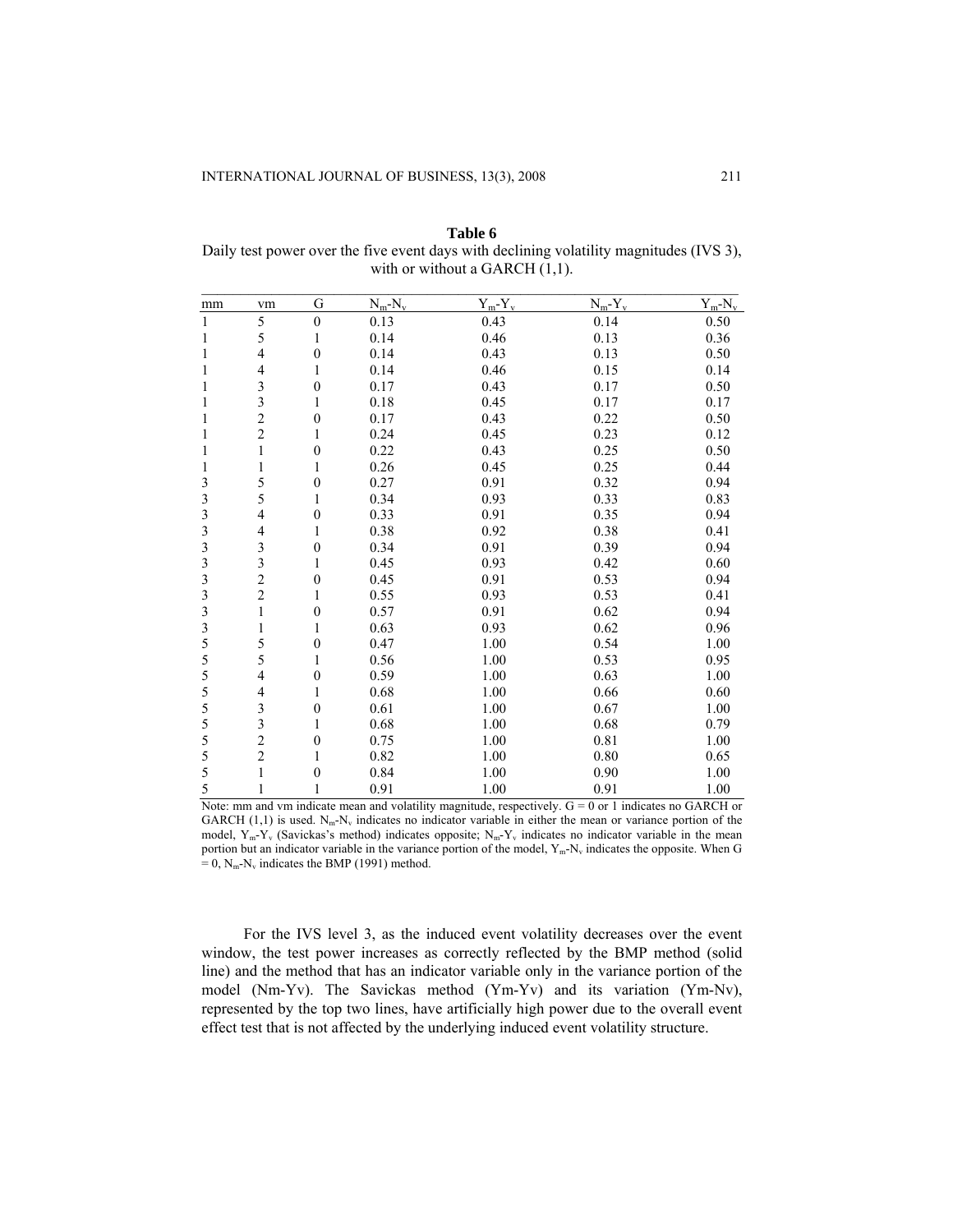# **V. SUMMARY AND CONCLUSIONS**

Based on the standardized cross-sectional method of BMP (1991), Savickas (2003) proposes an indicator variable approach to test abnormal returns in event studies and observes superiority in test power over the BMP method. We investigate the Savickas approach under more challenging induced event effects on the conditional mean and conditional variance structures within the event window, and compare the power of these test variations. Inclusion of indicator variables in the conditional mean and conditional variance portion of the model is investigated independently resulting in four variations.

We find that the inclusion of an indicator variable in the conditional mean structure of the market model results in little ability to distinguish days for which there is an event effect from those days for which there is no event effect. The tests on all days in the event window are essentially equivalent and represent a test of an overall event effect, not tests of event effects on each day within the event window. The test of the overall event effect is the main reason for the increased power noted by Savickas.

The GARCH(1,1) structure handles gradual stationary changes in conditional variances over time well but does not capture abrupt changes. To capture abrupt changes better, an indicator variable only in the conditional variance portion of the model need to be used. The indicator variable also ensures the model to be wellspecified. The proposed method by Bremer and Zhang (2007) scales abnormal returns with conditional variance, which is estimated with GARCH(1,1) and an indicator of the event in a two-stage estimation. This method improves the Boehmer, Musumeci, and Poulsen (1991) approach on model specification and test power, even under challenging event-induced mean and volatility structures, and is the best model we recommend for short-horizon event studies.

#### **ENDNOTES**

- 1. We recognize that some studies allow a time interval between the estimation and event windows. Whether the interval exists or not, however, has no effect on our tests below.
- 2. This model is the same as the proposed method in Bremer and Zhang (2007) except that here we scale the abnormal returns with standard deviation to be consistent with Savickas (2003). Bremer and Zhang (2007) use variance to scale abnormal returns and find their proposed method to have the best statistical properties among a wide variety of variations of the standardized cross-sectional method of BMP (1991).
- 3. See Bremer and Zhang (2007), Chandra and Balachandran (1990), Collins and Dent (1984) and Sanders and Robins (1991) for motivation of using the conditional variance in the test statistic. Scaling abnormal returns with conditional variance leads to better statistical properties and is strongly recommended by Bremer and Zhang (2007).
- 4. See Seber (1977) on linear models for discussions of the effect of including indicator variables in regression models.
- 5. See the reference in footnote 4.